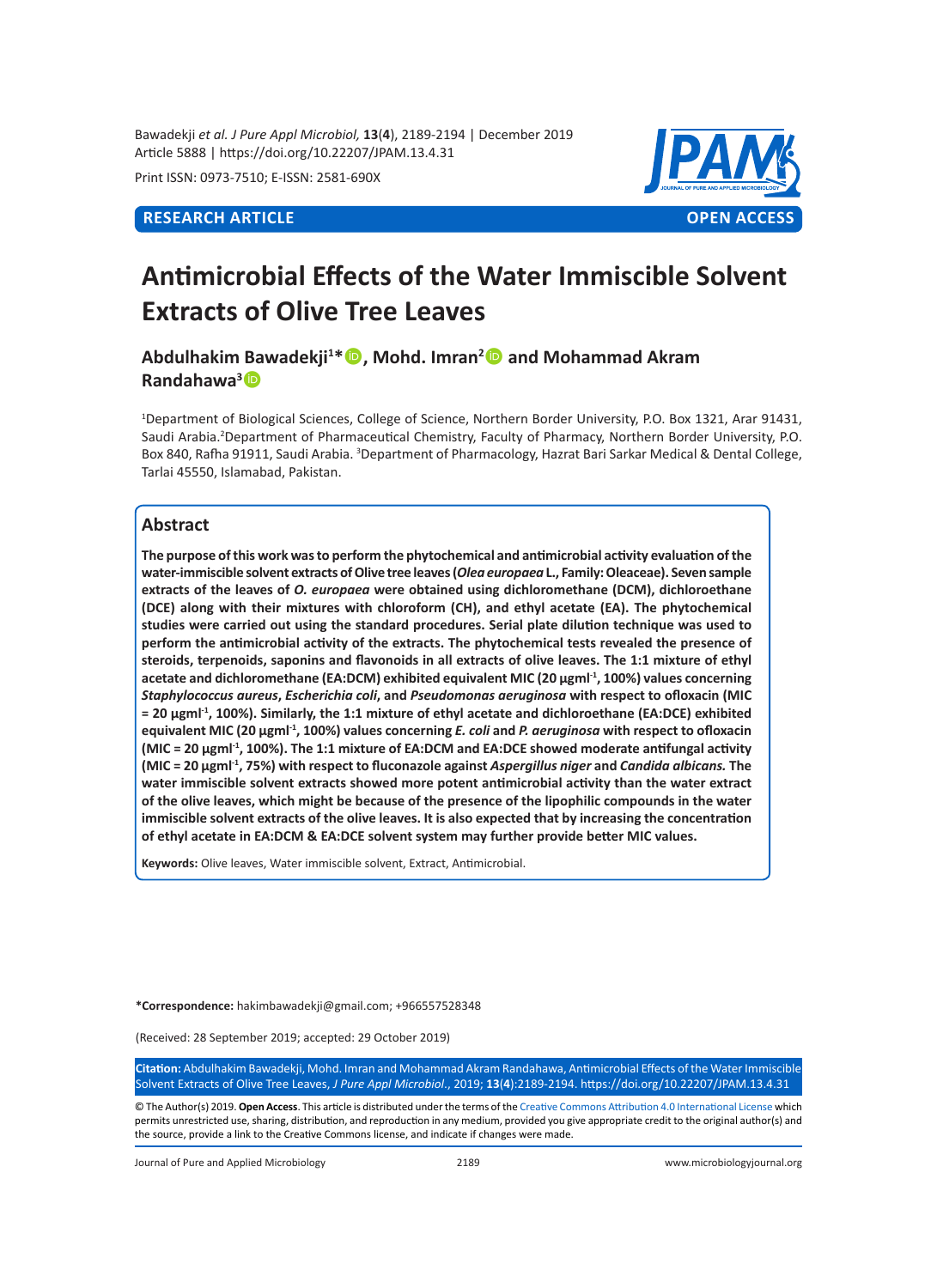#### **INTRODUCTION**

Antimicrobial resistance (AMR) has initiated the emergence of multidrug-resistant (MDR) pathogens and has also made management of many bacterial infections problematic<sup>1</sup>. It is informed that the infections triggered by antibiotic resistant bacteria execute about twenty thousand patients yearly in the USA and also primes to economic loss<sup>2</sup>. The circumstanaces of AMR infections are growing in Saudi Arabia due to inappropriate usage of antibiotics as well as owing to the socioeconomic and demographic physiognomies of different population residing in Saudi Arabia3,4. Additional factor causative to the expansion of AMR is letdown to ascertain newer antimicrobial agents<sup>5,6</sup>. At present, synthetic antimicrobials are extensively used for prophylactic or to cure many infections. The haphazard use of synthetic antimicrobials poses a severe threat to humankind<sup>5,6</sup>, because multidrug resistance is developing among the disease triggering microorganisms. Consequently, researchers are motivated to develop antimicrobial phytomedicines, which are non-toxic and can support to overcome the appearance of multidrug resistance concern<sup>5,6</sup>.

Olive tree (*Olea europaea L.*) relates to the Oleaceae family, which contains twenty-four genus and nine hundred species<sup>7</sup>. Many parts like leaves, fruits, and stems of this plant have been investigated for its biological effects $7-12$ , for example, antioxidant activity, anti-inflammatory activity, antithrombotic activity, antihypertensive activity, cardioprotective activity, and hypoglycemic activity. The various extracts of the olive tree leaves have also been investigated for their antimicrobial activity $13-20$ . According to the literature, mainly the extracts of the water-miscible solvents, have been investigated for the antimicrobial activity $7-20$ . Because of the above facts, it has been decided to perform the phytochemical and antimicrobial activity evaluation of the water-immiscible solvent extracts of Olive tree leaves (*Olea europaea* L., Family: Oleaceae) that can lead to the identification of the possible new class of the phytoconstituents as antimicrobial agents.

# **MATERIALS AND METHODS Collection of the Plant Material**

The leaves of the Olive tree (*Olea* 

*europaea* L.*,* 2 kg, semi-dried) were acquired from irrigated plantation on  $1<sup>st</sup>$  of April 2019 at Arar city, in northern border region, Saudi Arabia. The olive leaves were validated by Directorate of Environment, Water and Agriculture at Northern Border region at Arar city. Specimen were kept the facility of College of Pharmay at Rafha city with the reference N. Oli 19. The leaves were cleaned and dried in air for seven days at room temperature (25°C-30°C). The completely dried material was ground into a powder using a grinder. The coarse powder was sifted and kept in polythene bags for the experiment/extraction purpose.

# **Preparation of the Extracts**

The powdered leaves (50 g) were taken in a 1000 ml flask. Dichloromethane (DCM, 500 ml) was added to the flask. The flask was plugged, and the combination was stirred at 25°C for about 30 minutes. The flask was kept for three days at (25°C-30°C) with infrequent shaking. The content was filtered with Whatman filter paper, and the obtained filtrate was concentrated in a rotary evaporator to get the semisolid residue. On the other hand, and in the similar manner, the extracts of dichloroethane (DCE), and the 1:1 mixtures of chloroform:dichloroethane (CH:DCE), chloroform:dichloromethane (CH:DCM), dichloroethane: dichloromethane (DCE:DCM), ethyl acetate:dichloroethane (EA:DCE), and ethyl acetate: dichloromethane (EA:DCM) were obtained.

### **Phytochemical Studies**

The Mayer's test & Wagner's test for alkaloids; FeCl<sub>3</sub> test and Lead acetate test for tannins; Baljet test and Kellar Killani test for cardenolides; Liebermann-Burchard test for steroids; Salkowski's test for terpenoids; Foam test for saponins; Borntrager's test for Anthraquinone; and Flavonoid test for Flavonoids were carried out using the prepared extracts of Olive leaves as per the standard procedures<sup>21,22</sup>.

# **Antimicrobial Screening**

Serial plate dilution procedure was employed to perform the antimicrobial activity of the extracts<sup>23-26</sup>. The minimum inhibitory concentrations (MICs) of the prepared extracts, fluconazole, and ofloxacin were defined against six microorganisms. Different dilutions (10-200  $\mu$ gml<sup>-1</sup>) of fluconazole, ofloxacin, and the extracts were prepared in sterilised dimethylformamide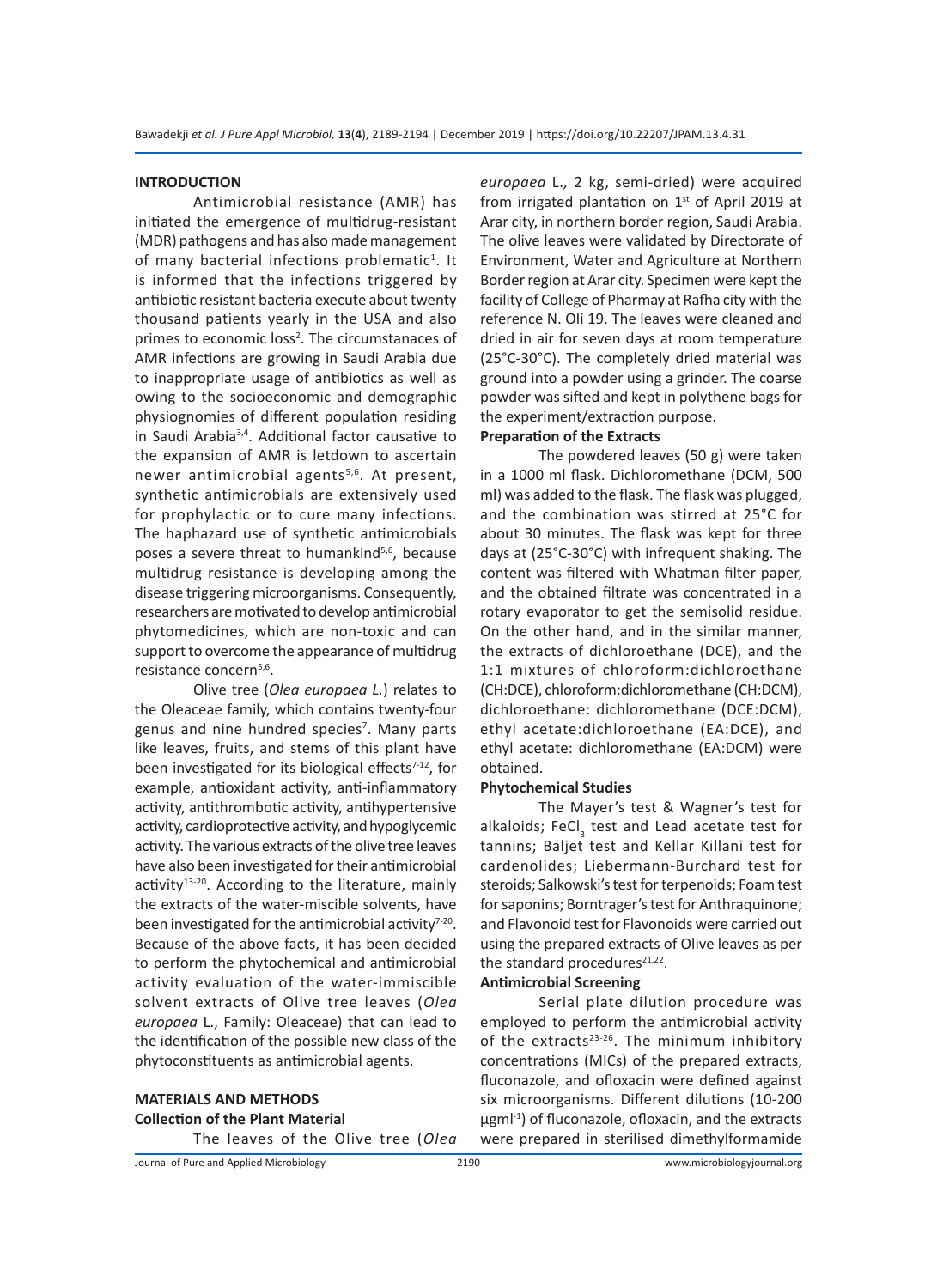(DMF) solvent. The sterilised DMF was also used as control. The nutrient agar media was used for antibacterial activity assessment while Sabouraod dextrose media was used for the antifungal activity assessment. Three bacteries and two fungi; *Escherichia coli* Migula 1895 Castellani and Chalmers 1919, *Pseudomonas aeruginosa* (Schröter, 1872) Migula 1900, *Staphylococcus aureus* Rosenbach 1884, *Aspergillus niger* Van Tieghem and *Candida albicans* (C.–P. Robin) Berkhout (1923) were tested for antimicrobial activity. All strains were purchased from the College of Pharmacy, Rafha, Saudi Arabia.

## **Statistical Analysis**

The data ( $N = 3$ , Mean±Standard Error Mean) was analysed by SPSS-software, in which *p < 0.05* specified the significant results.

#### **RESULTS AND DISCUSSION**

Seven sample extracts of the leaves of *O. europaea* were obtained using dichloromethane

**Table 1.** Physical data of the extracts of *O. europaea* leaves

| Extract       | Percentage<br>Yield | State     | Colour |
|---------------|---------------------|-----------|--------|
| <b>DCM</b>    | 12                  | Semisolid | Green  |
| <b>DCF</b>    | 14                  | Semisolid | Green  |
| DCM:DCE (1:1) | 12                  | Semisolid | Green  |
| CH:DCM (1:1)  | 12                  | Semisolid | Green  |
| CH:DCE (1:1)  | 15                  | Semisolid | Green  |
| EA:DCM (1:1)  | 14                  | Semisolid | Light  |
|               |                     |           | Green  |
| EA: DCE (1:1) | 15                  | Semisolid | Light  |
|               |                     |           | Green  |

(DCM), dichloroethane (DCE) along with their mixtures with chloroform (CH), and ethyl acetate (EA) (Table 1).

The greenish semisolid extracts were obtained in the yield of 12% to 15%, wherein the highest yield (15%) was obtained for the 1:1 mixture of EA and DCE, and the 1:1 mixture of CH and DCE. The lowest yield (12%) was obtained for the DCM, 1:1 mixture of DCM and DCE, and 1:1 mixture of CH and DCM. It is suggested that this yield variation was because of the solvent/solvent system polarity. Standard chemical tests $21,22$  were used to determine the presence of alkaloids, tannins, cardenolides, steroids, terpenoids, saponins, anthraquinones, and flavonoids (Table 2).

These tests discovered the presence of steroids, terpenoids, saponins and flavonoids in all extracts of olive leaves, wherein these tests revealed the absence of alkaloids, tannins, cardenolides, and tannins, cardenolides, and anthraquinones. These findings were in concurrence with the previously published report on the phytochemistry of the leaves of *O. europaea*<sup>27</sup>, wherein it was shown that steroids, terpenoids, saponins and flavonoids are among the main chemical constituents of the leaves of *O. europaea*.

Serial plate dilution technique<sup>23-26</sup> was employed to perform the antimicrobial activity of the olive leaves extracts against two fungi and four bacteria fluconazole and ofloxacin as standard drugs, respectively. The MIC values of the extracts, ofloxacin, and fluconazole concerning the tested microorganisms are presented in Table 3.

| Table 2. Phytochemical assessment data of the extracts of <i>O. europaea</i> leaves |  |
|-------------------------------------------------------------------------------------|--|
|-------------------------------------------------------------------------------------|--|

| Phytochemical                   | <b>DCM</b> | <b>DCE</b> | DCM:DC CH:DCM<br>E(1:1) | (1:1)     | CH:DCE<br>(1:1) | EA:DCM<br>(1:1) | EA:DEC<br>(1:1) |  |
|---------------------------------|------------|------------|-------------------------|-----------|-----------------|-----------------|-----------------|--|
| Alkaloids                       |            |            |                         |           |                 |                 |                 |  |
| Anthraquinone                   |            |            |                         |           |                 |                 |                 |  |
| Cardenolides                    |            |            |                         |           |                 |                 |                 |  |
| Flavonoids                      | $+$        | $\ddot{}$  | $\ddot{}$               | $\ddot{}$ | $\ddot{}$       | $+$             | $\ddot{}$       |  |
| Saponins                        | $\ddot{}$  | $\ddot{}$  | $+$                     | $\ddot{}$ | $\ddot{}$       | $+$             | $\ddot{}$       |  |
| <b>Steroids</b>                 | $\ddot{}$  | $\ddot{}$  | $\ddot{}$               | $\ddot{}$ | $\ddot{}$       | $\ddot{}$       | $\ddot{}$       |  |
| <b>Tannins</b>                  |            |            |                         |           |                 |                 |                 |  |
| <b>Terpenoids</b>               | $+$        | $\ddot{}$  | $\ddot{}$               | $\ddot{}$ | $\ddot{}$       | $+$             | $\ddot{}$       |  |
| $(+)$ = Present; $(-)$ = Absent |            |            |                         |           |                 |                 |                 |  |

Journal of Pure and Applied Microbiology 2191 www.microbiologyjournal.org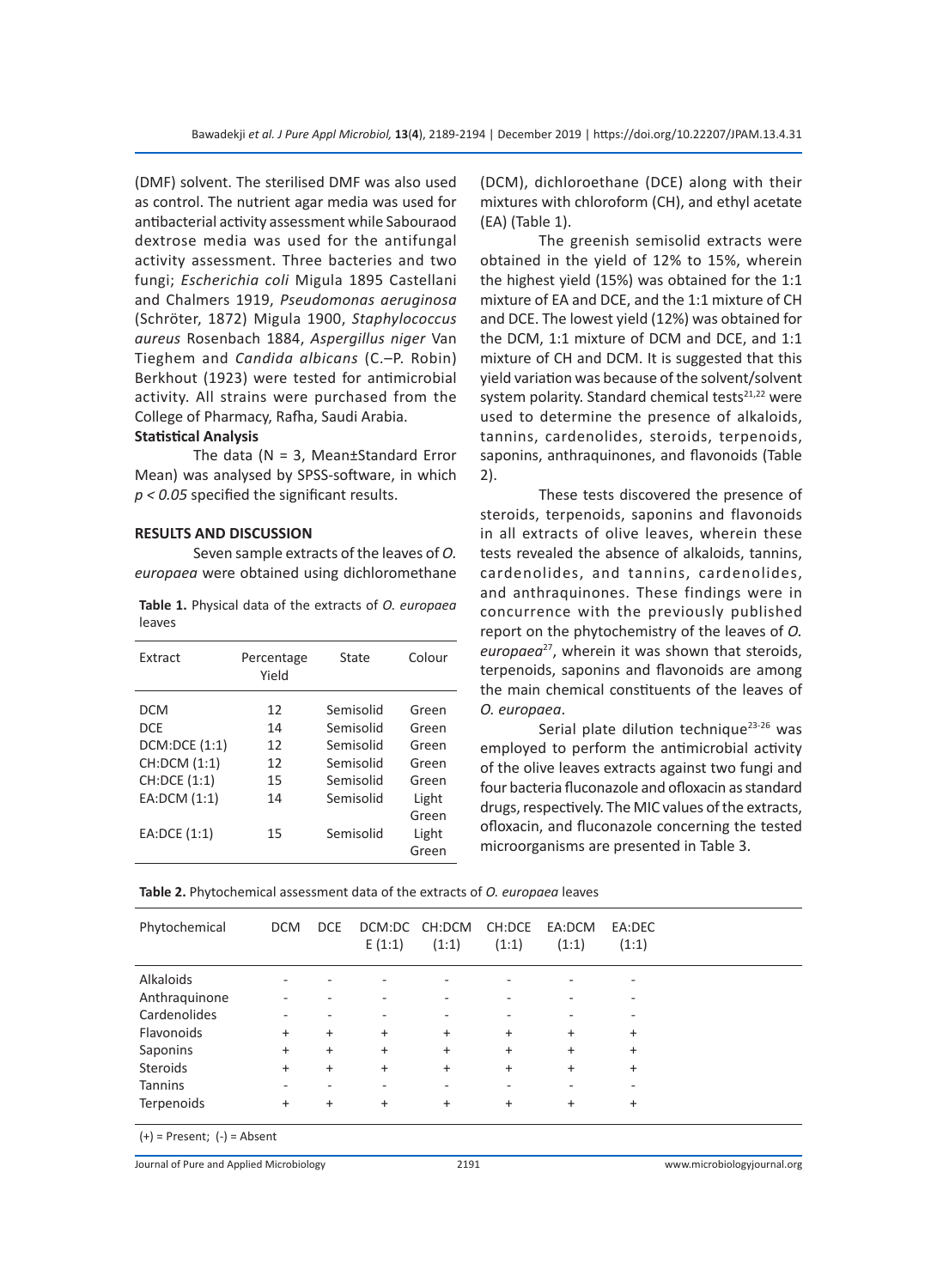|                    | MIC ( $\mu$ gml <sup>-1</sup> ) (% MIC concerning the standard) |                                       |                                         |                                        |                      |                     |  |
|--------------------|-----------------------------------------------------------------|---------------------------------------|-----------------------------------------|----------------------------------------|----------------------|---------------------|--|
| Solvent<br>Extract | Escherichia<br>coli<br>(Gram -ve)                               | Klebsiella<br>pneumonia<br>(Gram -ve) | Pseudomonas<br>aeruginosa<br>(Gram -ve) | Staphylococcus<br>aureus<br>(Gram -ve) | Aspergillus<br>niger | Candida<br>albicans |  |
| <b>DCM</b>         | 25(80%)                                                         | 30(66.66%)                            | 30(66.66%)                              | 40(50%)                                | 40(37.5%)            | 40(37.5%)           |  |
| DCE                | 25(80%)                                                         | 30(66.66%)                            | 30(66.66%)                              | 25(80%)                                | 30(50%)              | 30(50%)             |  |
| DCM:DCE(1:1)       | 30(66.66%)                                                      | 30(66.66%)                            | 25(80%)                                 | 30(66.66%)                             | 30(50%)              | 30(50%)             |  |
| CH:DCM (1:1)       | 30(66.66%)                                                      | 35(57.14%)                            | 30(66.66%)                              | 40(50%)                                | 50(30%)              | 40(37.5%)           |  |
| CH:DCE (1:1)       | 25(80%)                                                         | 25(80%)                               | 25(80%)                                 | 25(80%)                                | 25(60.0%)            | 25(60.0%)           |  |
| EA:DCM(1:1)        | 20(100.0%)                                                      | 25(80.0%)                             | 20(100.0%)                              | 20(100.0%)                             | 20(75.0%)            | 20(75.0%)           |  |
| EA:DCE (1:1)       | 20(100%)                                                        | 25(80%)                               | 20(100%)                                | 25(80%)                                | 20(75%)              | 20(75%)             |  |
| Fluconazole        |                                                                 |                                       |                                         |                                        | 15(100%)             | 15(100%)            |  |
| Ofloxacin          | 20(100%)                                                        | 20(100%)                              | 20(100%)                                | 20(100%)                               |                      |                     |  |

**Table 3.** Antimicrobial assessment data of the extracts of *O. europaea* leaves

*\*p<0.05 & N = 3.*

For comparison, the MIC values of standard drugs (fluconazole & ofloxacin) are considered 100%. All the values exhibited statistically significant (*p < 0.5*) results. It is obvious from Table 3 data that the 1:1 mixture of EA:DCM exhibited equivalent MIC (20  $\mu$ gml<sup>-1</sup>, 100%) values concerning *S. aureus*, *E. Coli*, and *P. aeruginosa* with respect to ofloxacin (MIC = 20  $\mu$ gml<sup>-1</sup>, 100%). Similarly, the 1:1 mixture of EA:DCE exhibited equivalent MIC (20  $\mu$ gml<sup>-1</sup>, 100 %) values concerning *E. coli* and *P. aeruginosa* with respect to ofloxacin (MIC = 20  $\mu$ gml<sup>-1</sup>, 100 %). The 1:1 mixture of EA:DCM and EA:DCE also showed most promising MIC values ranging from 75% to 80% with respect to standard drugs, ofloxacin and fluconazole, against *K. pneumoniae*, *C. albicans*, and *A. niger.* All other extracts revealed antimicrobial activity ranging from 50% to 80% with respect to standard drugs against the tested microorganisms. As per published reports $28$ , the conventional antibiotics have MIC range from 15  $\mu$ gml<sup>-1</sup> to 105 µgml<sup>-1</sup>. Accordingly, it can be assumed that our extracts are potent antimicrobials. However, this generalized assumption may not be applicable to our extracts because our extracts are not single compounds like conventional antibiotics, rather they may contain a mixture of many compounds. It has been suggested that the water-immiscible solvent systems (EA:DCM & EA:DCE) having more polarity had better antimicrobial activity in terms of the MIC values. On the other hand, the waterimmiscible solvent systems having lesser polarity had mild to moderate antimicrobial activity in terms of the MIC values. It is expected that the antimicrobial activity of the water-immiscible solvent extracts is attributed to the occurrence of steroids, terpenoids, saponins and flavonoids in the solvent extracts. Secondly, more amount of steroids, terpenoids, saponins and flavonoids might be existing in the higher polarity solvent system of the present study (EA:DCM & EA:DCE), which attributed to the equivalent MIC values against ofloxacin, and fluconazole<sup>27</sup>. Thirdly, the water-immiscible solvent systems are generally more lipophilic. The lipophilic constituents can easily interrupt with the lipophilic cell membrane of the microbes. This may be the reason for better antimicrobial activity of the EA:DCM & EA:DCE solvent system<sup>20,25</sup>. The results also suggested that our extracts have lesser MIC value than the water extract of the olive leaves $13$ . The water extracts of the olive leaves $^{13}$  exhibited MIC values of 0.13 mgml-1 (*P. aeruginosa*), 0.3 mgml-1 (*K. pneumonia* and *E. coli*), and 0.6 mgml<sup>-1</sup> (*S. aureus*), whereas our extracts showed their MIC values in the range of 20  $\mu$ gml<sup>-1</sup> to 40  $\mu$ gml<sup>-1</sup>. This shows that our extracts are more potent antimicrobials as compared to the water extract of the olive leaves. The possible reason for this phenomenon is that the bacterial cell wall mainly consists of lipid. Our water immiscible extracts contain lipid soluble compounds, which can easily pass through the lipid membrane of the microbes. The water extract mainly contains water soluble compounds, which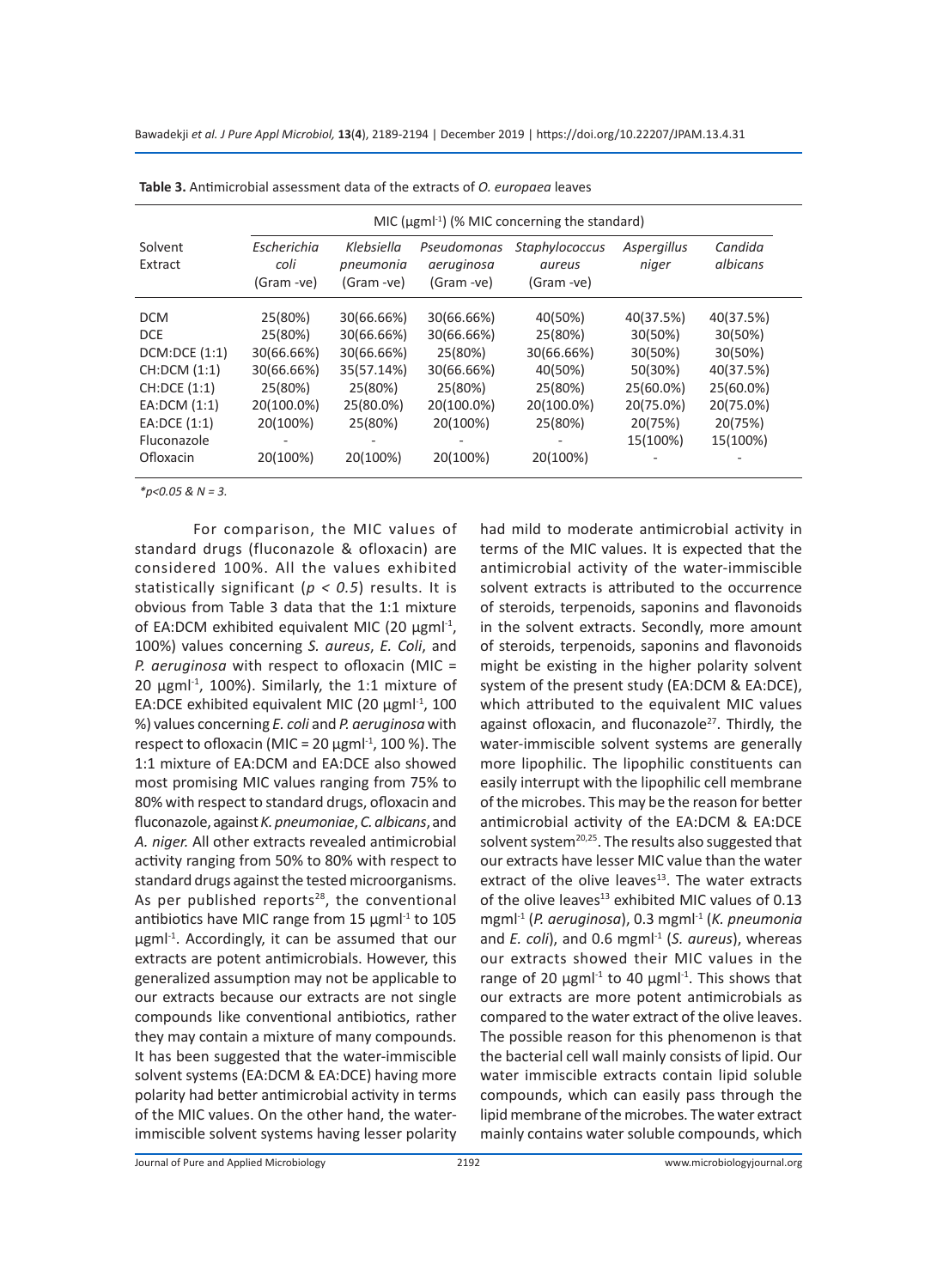may not be able to cross the lipid membrane of the microbes $20,25$ .

# **CONCLUSION**

The water immiscible solvent extracts showed more potent antimicrobial activity than the water extract of the olive leaves, which might be because of the presence of the lipophilic compounds in the water immiscible solvent extracts of the olive leaves. The 1:1 mixture of EA:DCM & EA:DCE exhibited the most promising and in some cases, equivalent MIC values with respect to ofloxacin and fluconazole. The promising MIC values of these two solvent system extracts might be due to the presence of more amount of steroids, terpenoids, saponins and flavonoids. It is also expected that by increasing the concentration of ethyl acetate in EA:DCM & EA:DCE solvent system may further provide better MIC values.

# **ACKNOWLEDGEMENTS**

The authors gratefully acknowledge the approval and the support of this research study by the grant no. 7451-MED-2017-1-8-F from the Deanship of Scientific Research at Northern Border University, Arar, Saudi Arabia.

# **CONFLICT OF INTEREST**

The authors declare that there is no conflict of interest.

# **AUTHORS' CONTRIBUTION**

All authors have made substantial, direct and intellectual contribution to the work and approved it for publication.

# **FUNDING**

Grant no. 7451-MED-2017-1-8-F from the Deanship of Scientific Research at Northern Border University, Arar, Saudi Arabia.

# **DATA AVAILABILITY**

All datasets generated or analyzed during this study are included in the manuscript and/or the Supplementary Files.

# **ETHICS STATEMENT**

This article does not contain any studies with human participants or animals performed by any of the authors

# **REFERENCES**

- 1. Zowawi HM. Antimicrobial resistance in Saudi Arabia. *Saudi Med. J.*, 2016; **37**(9): 935-940. https://doi. org/10.15537/smj.2016.9.16139
- 2. Harbarth S, Balkhy HH, Goossens H, Jarlier V, Kluytmans J, Laxminarayan R, Saam M, Belkum AV, Pittet D. Antimicrobial resistance: one world, one fight!. *Antimicrob Resist Infect Control*, 2015; **4**: 49. https:// doi.org/10.1186/s13756-015-0091-2
- 3. Emeka PM, Al-Omar M, Khan TM. Public attitude and justification to purchase antibiotics in the Eastern region Al Ahsa of Saudi Arabia. *Saudi Pharm. J.*, 2014; **22**(6): 550-554. https://doi.org/10.1016/j. jsps.2014.02.014
- 4. El Zowalaty ME, Belkina T, Bahashwan SA, El Zowalaty AE, Tebbens JD, Abdel-Salam HA, Khalil AI, Daghriry SI, Gahtani MA, Madkhaly FM, Nohi NI, Khodari RH, Sharahili RM, Dagreery KA, Khormi M, Habibah SA, Medrba BA, Gahtani AA, Hifthi RY, Zaid JM, Amshan AW, Alneami AA, Noreddin A, Vlcek J. Knowledge, awareness, and attitudes toward antibiotic use and antimicrobial resistance among Saudi population. *Int. J. Clin. Pharm.*, 2016; 1-8. https://doi.org/10.1007/ s11096-016-0362-x
- 5. Jindal AK, Pandya K, Khan ID. Antimicrobial resistance: A public health challenge. *Med. J. Armed Forces India*, 2015; **71**(2): 178-181. https://doi.org/10.1016/j. mjafi.2014.04.011
- 6. Brandt C, Makarewicz O, Fischer T, Stein C, Pfeifer Y, Werner G, Pletz MW. The bigger picture: the history of antibiotics and antimicrobial resistance displayed by scientometric data. *Int. J. Antimicrob. Agents*, 2014; **44**(5): 424-430. https://doi.org/10.1016/j. ijantimicag.2014.08.001
- 7. Abunab H, Dator WL, Hawamdeh S, Effect of olive leaf extract on glucose levels in diabetes-induced rats: A systematic review and meta-analysis, *J. Diabetes*, 2017; **9**(10), 947-957. https://doi. org/10.1111/1753-0407.12508
- 8. Hashmi MA, Khan A, Hanif M, Farooq U, Perveen S. Traditional Uses, Phytochemistry, and Pharmacology of *Olea europaea* (Olive). *Evid Based Complement Alternat Med*., 2015; **2015**: 541591. https://doi. org/10.1155/2015/541591
- 9. Boss A, Bishop KS, Marlow G, Barnett MP, Ferguson LR, Evidence to Support the Anti-Cancer Effect of Olive Leaf Extract and Future Directions, *Nutrients*, 2016; **8**(8). pii: E513. https://doi.org/10.3390/nu8080513
- 10. Vogel P, Kasper Machado I, Garavaglia J, Zani VT, de Souza D, Morelo Dal Bosco S, Polyphenols benefits of olive leaf (*Olea europaea* L.) to human health, *Nutr. Hosp.*, 2014, **31**(3): 1427-33.